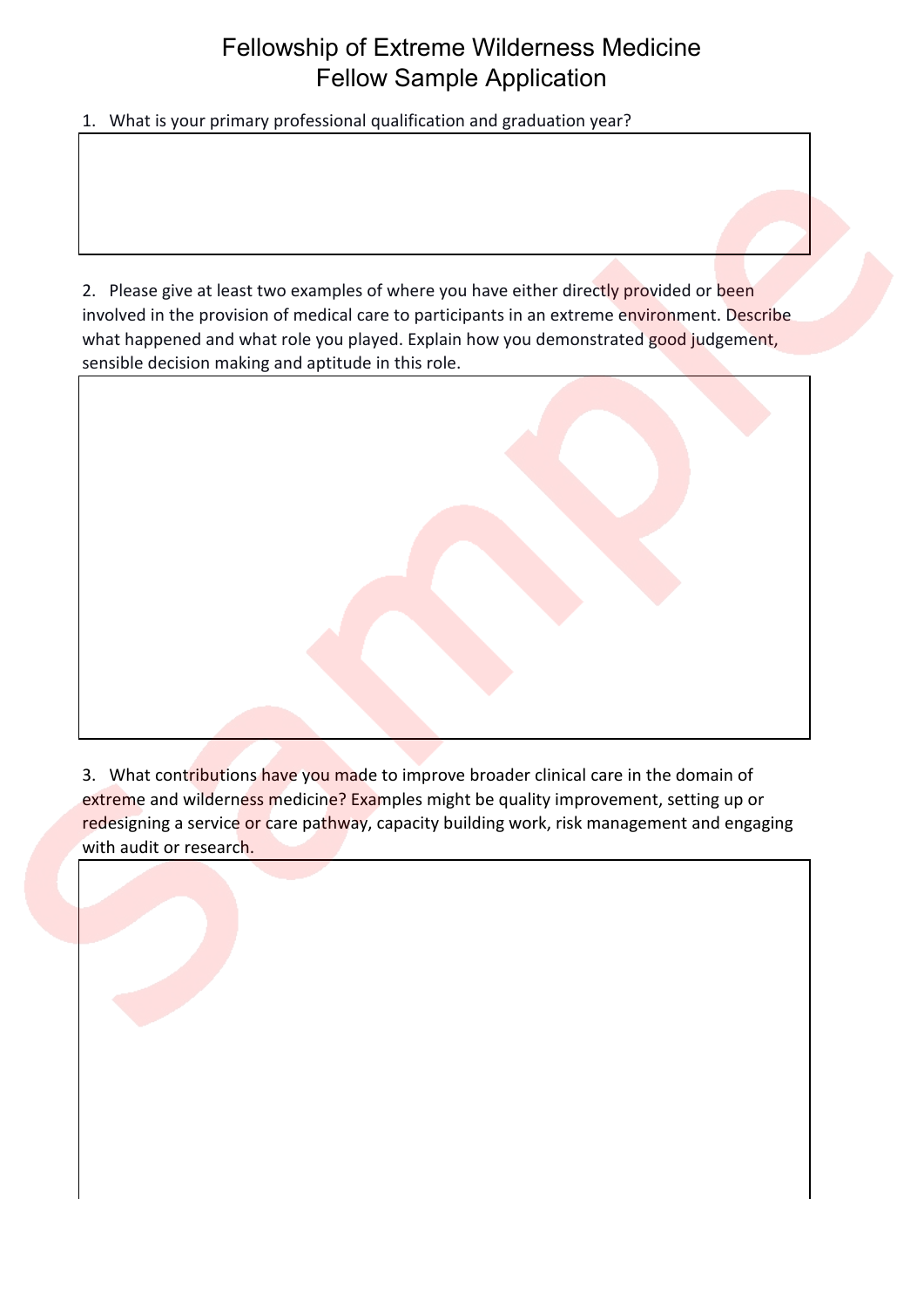## Fellowship of Extreme Wilderness Medicine Fellow Sample Application

4. Please list research or articles in which you are a named author that have been published by reputable sources in the domain of extreme or wilderness medicine. Both print and online are accepted. Please include links to online content where possible. Please supply at least two examples.



5. How have you contributed to postgraduate education in extreme and wilderness medicine? Please give examples of teaching sessions you have delivered either in your local trust/hospital/clinical team OR on a recognised courses or relevant conference. Please describe what you taught, how you taught it, who the learners were and and what impact your teaching had on those learners.